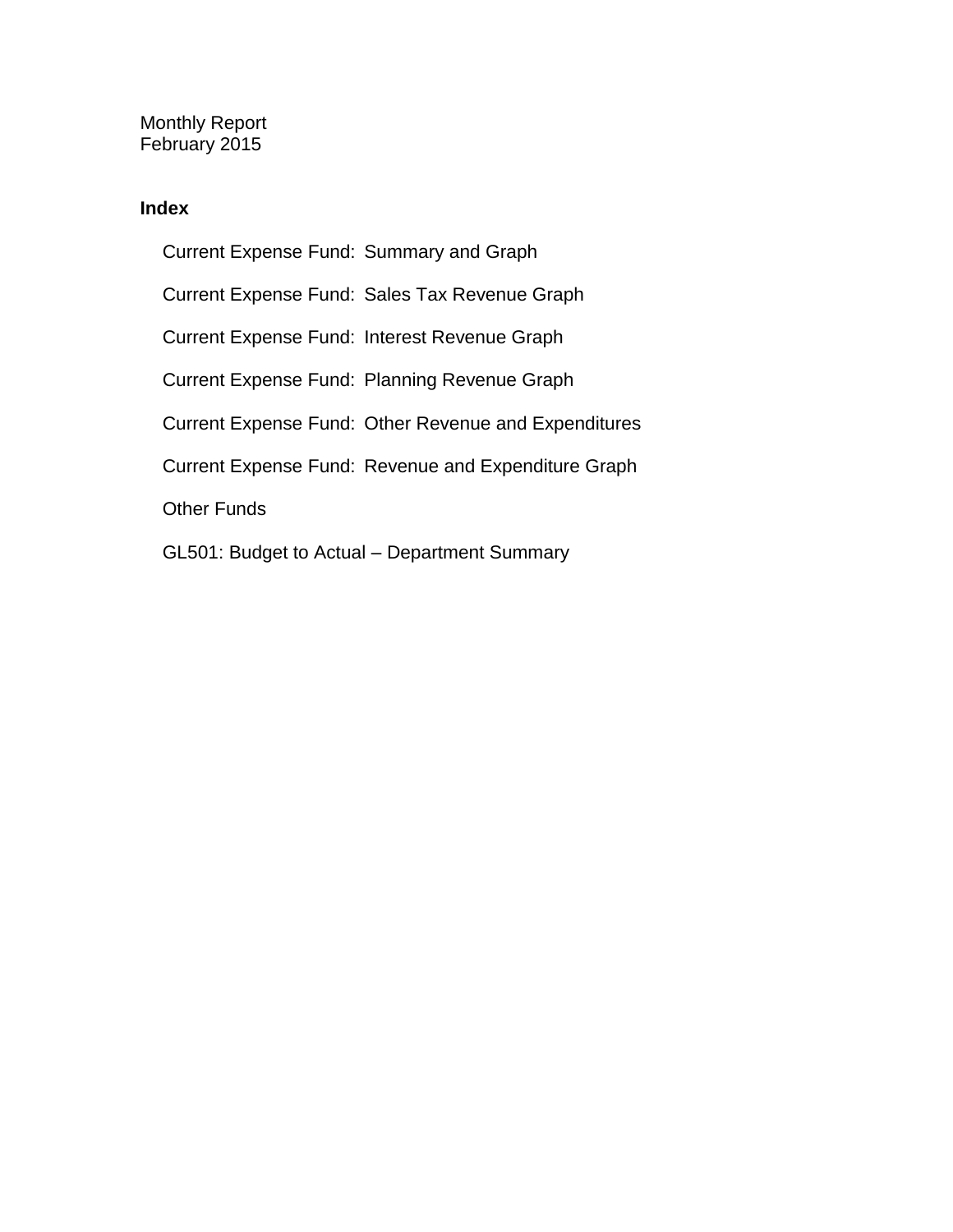#### Island County **Monthly Report / February 2015**

#### **CURRENT EXPENSE FUND Thousands (000's)**

|                               |                          | <b>Current Year</b>      |                                          |                       |                   | 2014                     |                                          |                       |                   | 2013                 |                                          |                       |
|-------------------------------|--------------------------|--------------------------|------------------------------------------|-----------------------|-------------------|--------------------------|------------------------------------------|-----------------------|-------------------|----------------------|------------------------------------------|-----------------------|
|                               | Current<br>Actual        | <b>YTD</b><br>Actual     | <b>Budget</b><br>Net of Beg.<br>Fund Bal | % VS<br><b>Budget</b> | Current<br>Actual | <b>YTD</b><br>Actual     | <b>Budget</b><br>Net of Beg.<br>Fund Bal | % VS<br><b>Budget</b> | Current<br>Actual | <b>YTD</b><br>Actual | <b>Budget</b><br>Net of Beg.<br>Fund Bal | % VS<br><b>Budget</b> |
| Revenue                       |                          |                          |                                          |                       |                   |                          |                                          |                       |                   |                      |                                          |                       |
| Property Tax                  | 23                       | 66                       | 7,786                                    | 1%                    | 72                | 133                      | 7,482                                    | 2%                    | 51                | 84                   | 7,291                                    | 1%                    |
| Sales Tax                     |                          | $\overline{\phantom{a}}$ | 5.157                                    | 0%                    | 339               | 684                      | 4.484                                    | 15%                   | 310               | 610                  | 4,052                                    | 15%                   |
| <b>Planning and Community</b> | 115                      | 217                      | 1,830                                    | 12%                   | 127               | 231                      | 1,456                                    | 16%                   | 93                | 196                  | 1,363                                    | 14%                   |
| Interest - Investment         | 29                       | 50                       | 552                                      | 9%                    | 31                | 75                       | 552                                      | 14%                   | 54                | 86                   | 302                                      | 28%                   |
| Gain/Loss on Investment       |                          | (1)                      |                                          |                       | 23                | 23                       |                                          |                       | (5)               | (5)                  |                                          |                       |
| Other                         | 370                      | 766                      | 6,585                                    | 12%                   | 870               | 1,433                    | 6,402                                    | 22%                   | 577               | 1,383                | 5,427                                    | 25%                   |
| Subtotal                      | 537                      | 1,098                    | 21,910                                   | 5%                    | 1,462             | 2,579                    | 20,376                                   | 13%                   | 1,080             | 2,354                | 18,435                                   | 13%                   |
| Intergovernmental (Grants)    | 13                       | 29                       | 926                                      | 3%                    | (138)             | 16                       | 951                                      | 2%                    | 68                | 109                  | 981                                      | 11%                   |
| Total                         | 550                      | 1,127                    | 22,836                                   | 5%                    | 1,324             | 2,595                    | 21,327                                   | 12%                   | 1,148             | 2.463                | 19,416                                   | 13%                   |
| Interfund Transfers-In        | $\overline{a}$           | 2,958                    | 2,958                                    | 100%                  | $\overline{a}$    | 2,646                    | 2,714                                    | 97%                   |                   | 2,357                | 2,367                                    | 100%                  |
| Use of Beg Fund Balance       | $\overline{\phantom{a}}$ | $\blacksquare$           | 619                                      | 0%                    | $\overline{a}$    | $\overline{\phantom{0}}$ | 1.700                                    | $0\%$                 |                   | $\sim$               | 1.219                                    | 0%                    |
| <b>Total Revenue</b>          | 550                      | 4,085                    | 26,413                                   | 15%                   | 1,324             | 5,241                    | 25,741                                   | 20%                   | 1,148             | 4,820                | 23,002                                   | 21%                   |
| Salaries & Benefits           | 1,277                    | 1.740                    | 18,165                                   | 10%                   | 1,209             | 2,348                    | 17,515                                   | 13%                   | 1,205             | 2,389                | 15,612                                   | 15%                   |
| Services & Supplies           | 282                      | 995                      | 6,234                                    | 16%                   | 292               | 1,007                    | 6,057                                    | 17%                   | 693               | 971                  | 5,607                                    | 17%                   |
| Capital                       | 50                       | 50                       | 410                                      | 12%                   |                   |                          | 362                                      | 0%                    |                   |                      | 604                                      | 0%                    |
| <b>Expenditures</b>           | 1,609                    | 2.785                    | 24,809                                   | 11%                   | 1,501             | 3.355                    | 23,934                                   | 14%                   | 1,898             | 3.360                | 21,823                                   | 15%                   |
| Interfund Transfers-Out       |                          | 1,604                    | 1,604                                    | 100%                  | (630)             | 1,723                    | 1,807                                    | 95%                   |                   | 953                  | 1,179                                    | 81%                   |
| <b>Total Expenditures</b>     | 1.609                    | 4,389                    | 26,413                                   | 17%                   | 871               | 5.078                    | 25,741                                   | 20%                   | 1.898             | 4,313                | 23,002                                   | 19%                   |
| <b>Net Current Expense</b>    | (1.059)                  | (304)                    | $\Omega$                                 |                       | 453               | 163                      | $\Omega$                                 |                       | (750)             | 507                  | $\Omega$                                 |                       |

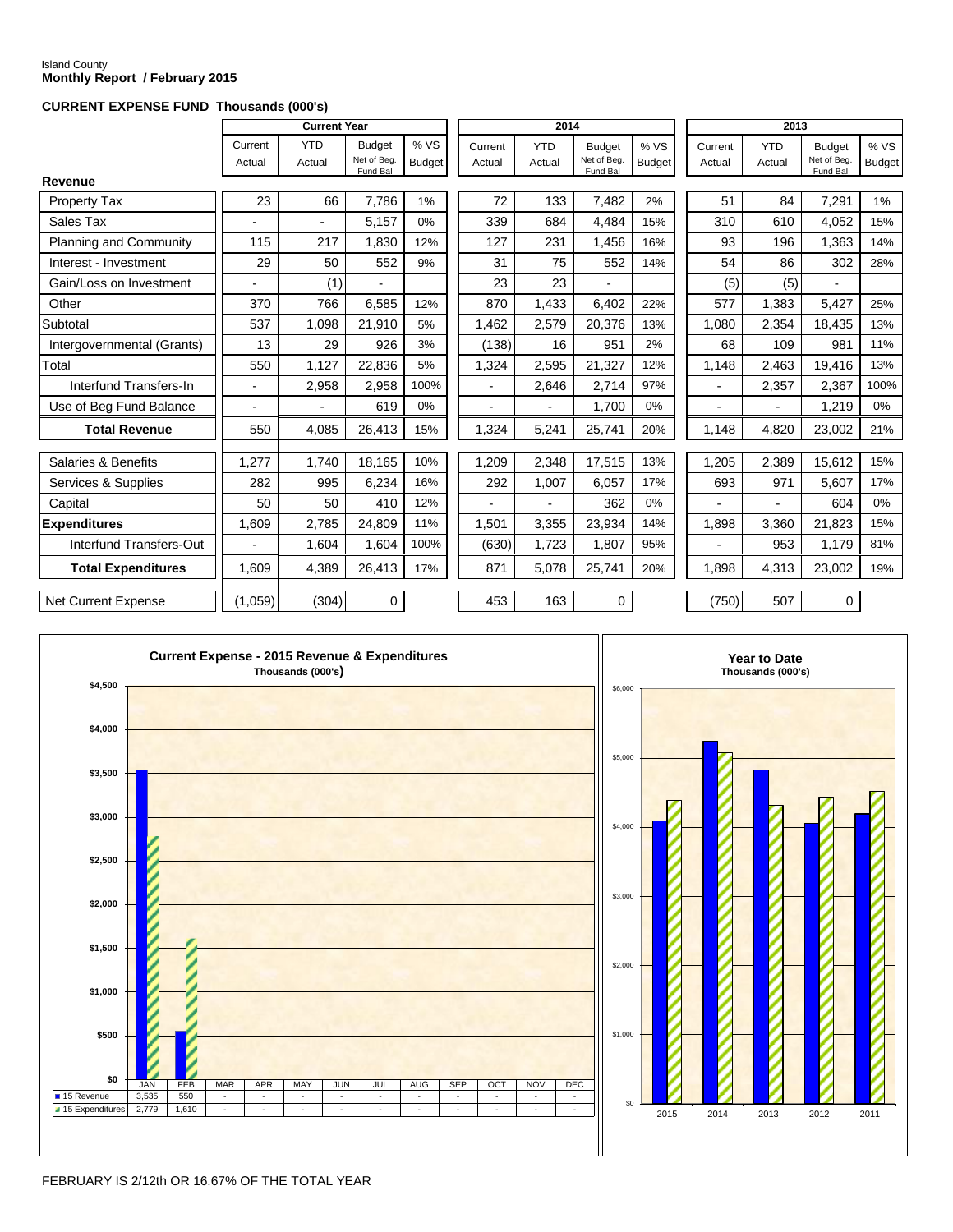

## **2015 Sales Tax Revenue - Current Expense Fund**

**Year to Date**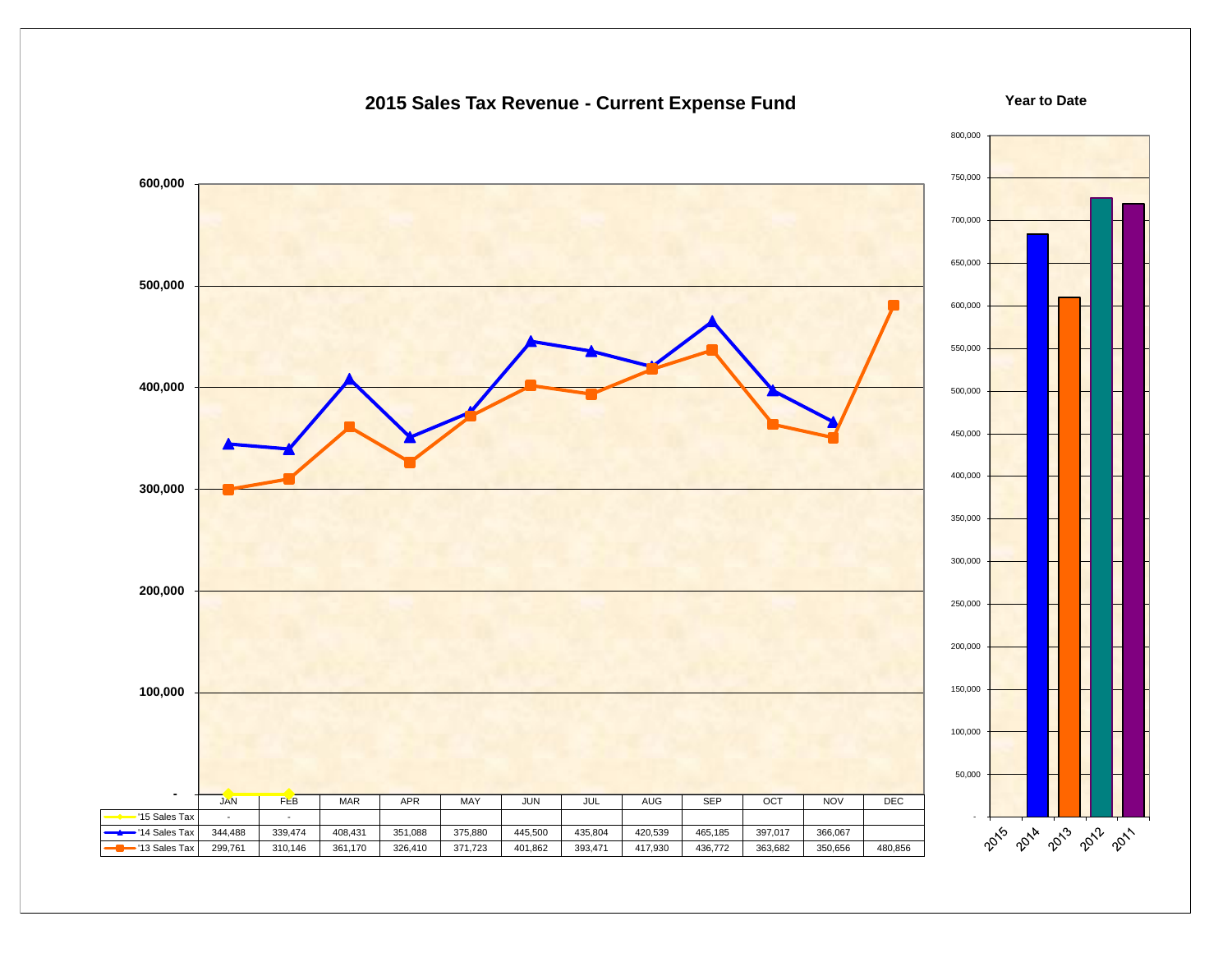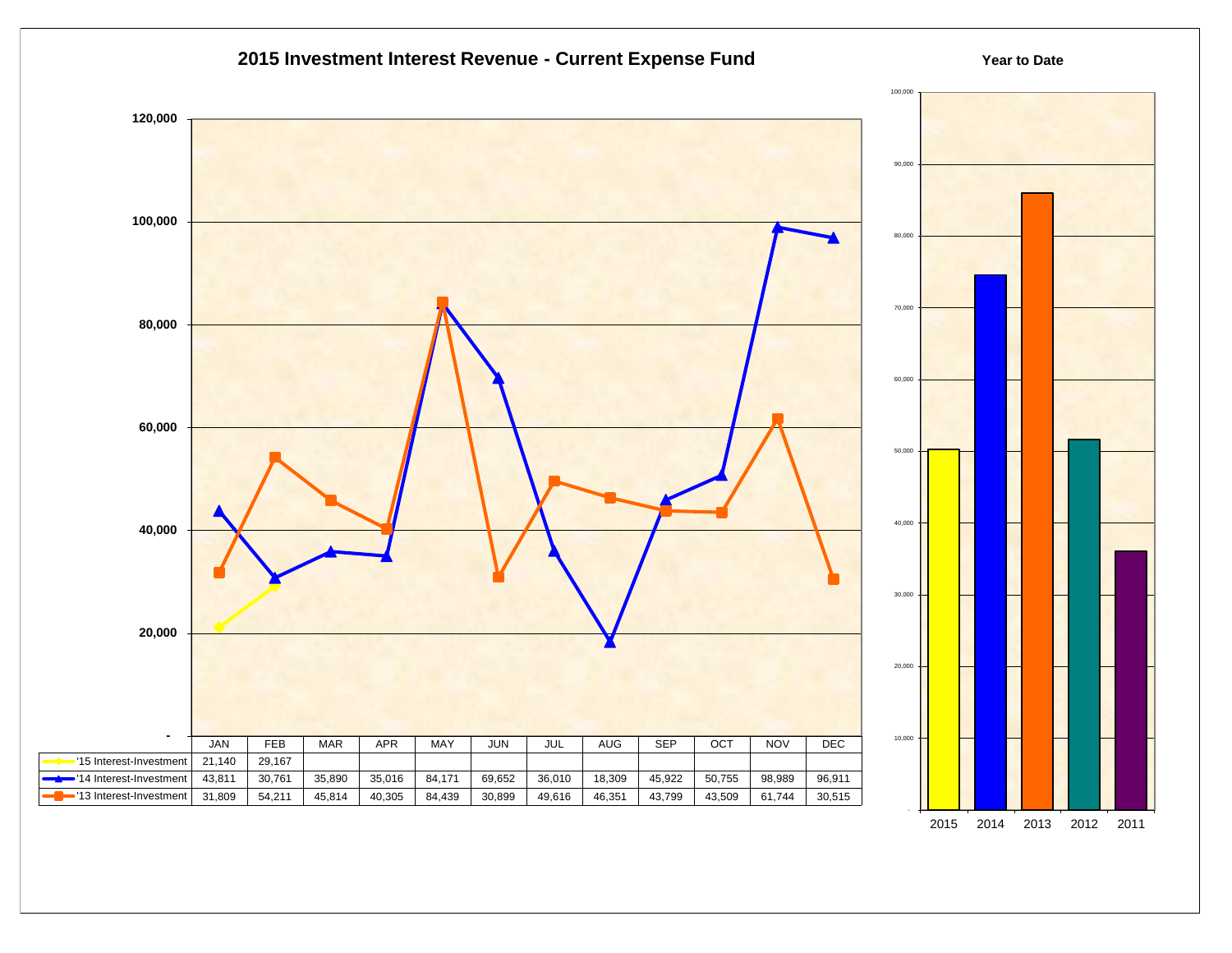

2015 2014 2013 2012 2011

#### **2015 Planning Revenue - Current Expense Fund**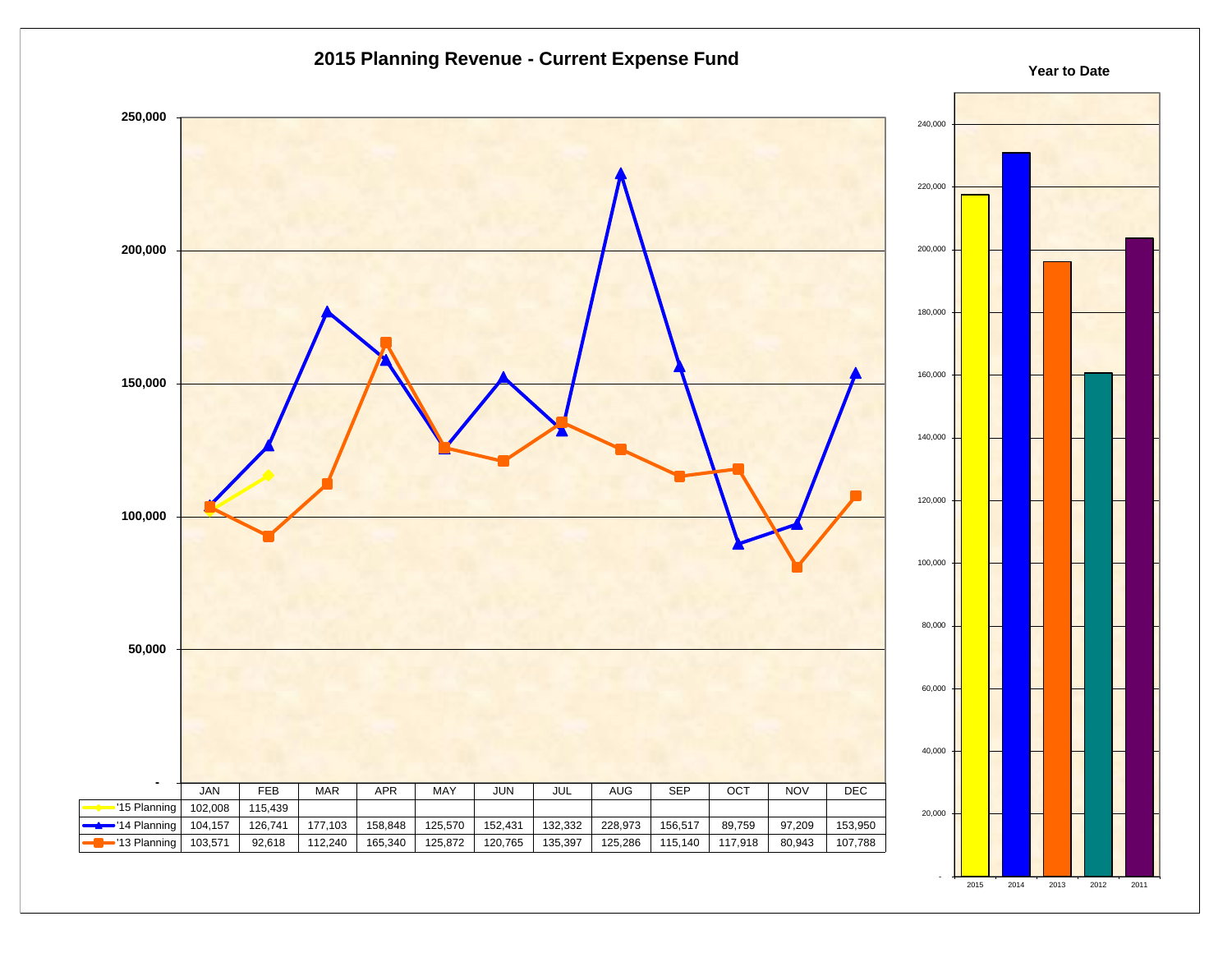## **Other Revenue**

| <b>Year to Date</b>               | <b>ACTUAL</b> | <b>BUDGET</b> | Year to Date % |
|-----------------------------------|---------------|---------------|----------------|
| Auditor                           | 86,277        | 558,461       | 15.4%          |
| <b>Clerk</b>                      | 54,545        | 363,000       | 15.0%          |
| <b>District Court</b>             | 188,460       | 1,020,900     | 18.5%          |
| Sheriff                           | 128,164       | 621,228       | 20.6%          |
| <b>Sales Tax Criminal Justice</b> | 0             | 645,000       | 0.0%           |
| Cable Tax                         | 0             | 540,000       | 0.0%           |
| Prop Tax Penalty                  | 81,436        | 383,000       | 21.3%          |
| Prop Tax Interest                 | 70,858        | 650,000       | 10.9%          |
| State Sh Rev PUD                  | 0             | 134,000       | 0.0%           |
| <b>County Assistance</b>          | 0             | 448,000       | 0.0%           |
| <b>Criminal Justice</b>           | 0             | 467,000       | 0.0%           |
| Liquor Tax                        | 0             | 240,000       | $0.0\%$        |
| Other                             | 155,472       | 513,912       | 30.3%          |
| <b>Total Other Revenue</b>        | 765,212       | 6,584,501     | 11.62%         |

## **Expenditures**

| <b>Year to Date</b>         | <b>ACTUAL</b>  | <b>BUDGET</b> | Year to Date % |
|-----------------------------|----------------|---------------|----------------|
| Assessor                    | 108,367        | 1,170,958     | 9.3%           |
| Auditor                     | 80,858         | 890,542       | 9.1%           |
| <b>Budget</b>               | 6,678          | 68,686        | 9.7%           |
| <b>Central Services</b>     | 155,895        | 1,864,690     | 8.4%           |
| <b>Clerk</b>                | 49,611         | 517,236       | 9.6%           |
| Commissioners               | 60,286         | 641,991       | 9.4%           |
| Coroner                     | 23,919         | 274,116       | 8.7%           |
| <b>District Court</b>       | 116,556        | 1,187,084     | 9.8%           |
| <b>Emergency Management</b> | 10,130         | 208,565       | 4.9%           |
| <b>Facilities</b>           | 132,858        | 1,218,977     | 10.9%          |
| <b>GSA</b>                  | 158,282        | 1,195,847     | 13.2%          |
| <b>Human Resources</b>      | 28,500         | 447,057       | 6.4%           |
| <b>Human Services</b>       | $\overline{0}$ | 152,435       | 0.0%           |
| Miscellaneous               | 65,300         | 245,779       | 26.6%          |
| Parks                       | 33,221         | 310,373       | 10.7%          |
| Planning                    | 161,720        | 1,964,665     | 8.2%           |
| Prosecutor                  | 155,329        | 1,551,536     | 10.0%          |
| <b>Sheriff</b>              | 918,799        | 7,893,435     | 11.6%          |
| <b>Superior Court</b>       | 136,683        | 1,190,876     | 11.5%          |
| Treasurer                   | 70,494         | 638,948       | 11.0%          |
| Non Departmental            | 311,648        | 1,175,550     | 26.5%          |
| <b>Total Expenditures</b>   | 2,785,134      | 24,809,346    | 11.23%         |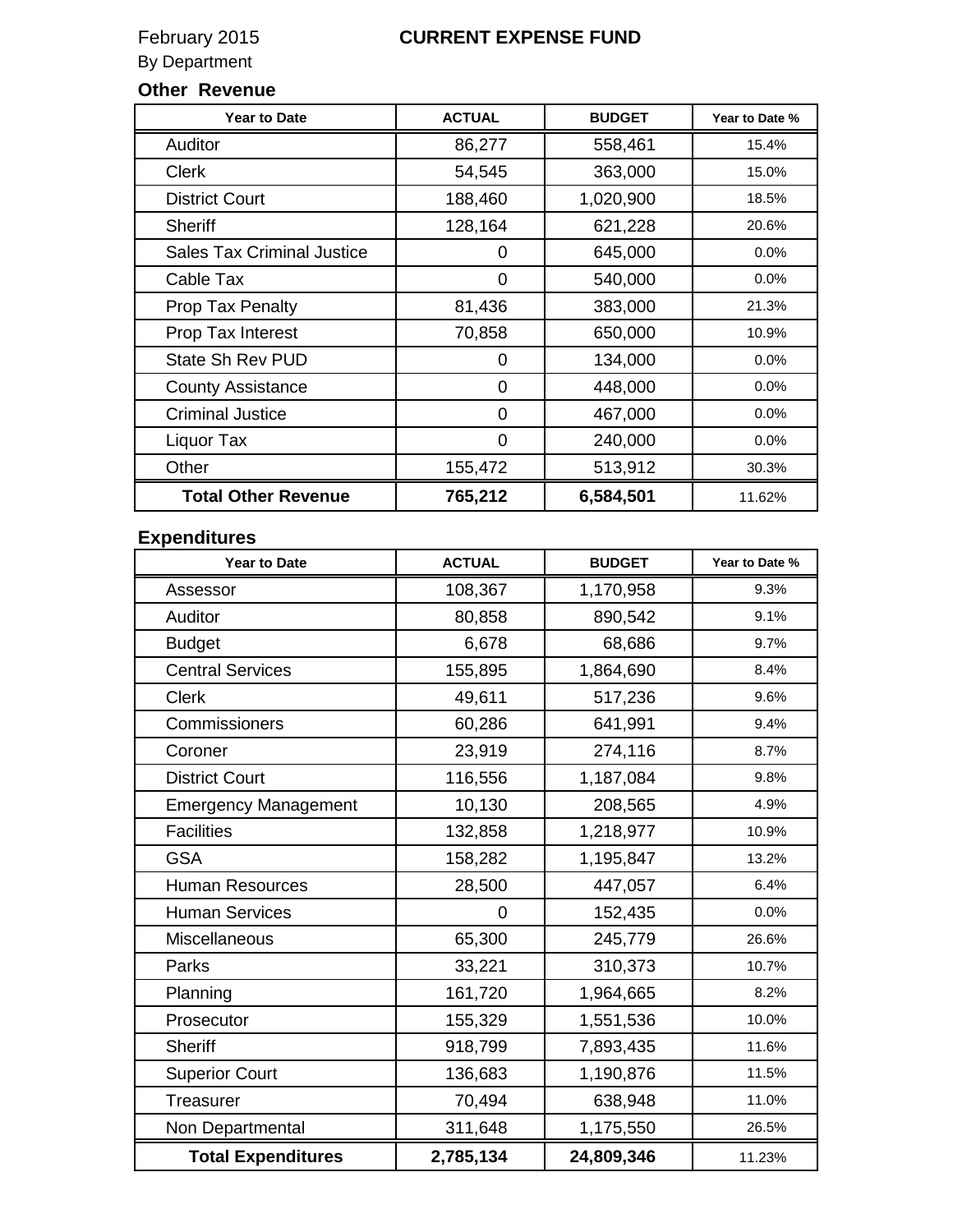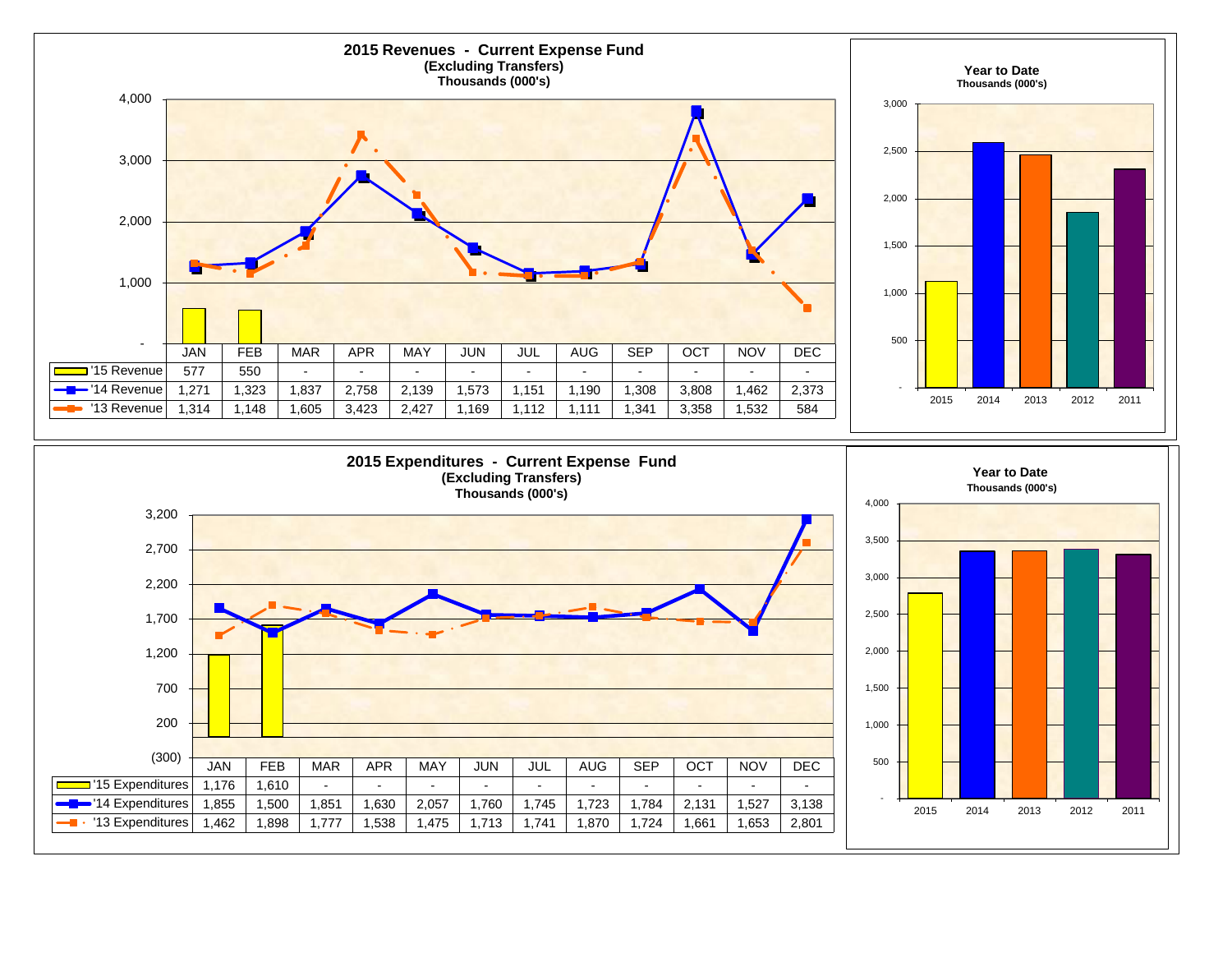## February 2015 **OTHER FUNDS**

## **Revenue**

| <b>Year to Date</b>         | <b>Actual Transfers</b> | <b>Actual Revenue</b><br>(Excludes Transfers) | <b>Budget</b><br>(Excludes Transfers) | <b>Year to Date</b><br>% |
|-----------------------------|-------------------------|-----------------------------------------------|---------------------------------------|--------------------------|
|                             |                         |                                               |                                       |                          |
| <b>Clean Water Utility</b>  |                         | 14,633                                        | 1,460,000                             | 1.0%                     |
| <b>Conservation Futures</b> |                         | 5,531                                         | 831,370                               | 0.7%                     |
| <b>Health Funds</b>         | 492,667                 | 244,711                                       | 3,407,529                             | 7.2%                     |
| Human Services Funds        | 393,486                 | 112,838                                       | 4,100,743                             | 2.8%                     |
| Juvenile Detention Facility | 300,000                 | 653                                           | 900,690                               | 0.1%                     |
| <b>Public Works Funds</b>   | 902,322                 | 501,565                                       | 23,058,704                            | 2.2%                     |
| <b>REET 1 &amp; 2</b>       |                         | 241,848                                       | 2,689,945                             | 9.0%                     |
| Solid Waste                 | 0                       | 941,736                                       | 6,176,559                             | 15.2%                    |
| <b>Extension Services</b>   | 128,411                 | 320                                           | 245,511                               | 0.1%                     |
| <b>Insurance Reserve</b>    | $\Omega$                | 610,971                                       | 885,253                               | 69.0%                    |
| <b>Motor Pool</b>           | 463,741                 | 0                                             | 0                                     |                          |
| Miscellaneous               | 181,784                 | 88,065                                        | 3,011,970                             | 2.9%                     |

## **Expenditures**

| <b>Year to Date</b>         | <b>Actual Transfers</b> | <b>Actual Expenditures</b> | <b>Budget</b>        | <b>Year to Date</b> |
|-----------------------------|-------------------------|----------------------------|----------------------|---------------------|
|                             |                         | (Excludes Transfers)       | (Excludes Transfers) | %                   |
| <b>Clean Water Utility</b>  | 70,510                  | 219                        | 1,389,490            | 0.0%                |
| <b>Conservation Futures</b> |                         | 695                        | 831,370              | 0.1%                |
| <b>Health Funds</b>         | 155,202                 | 358,843                    | 3,744,994            | 9.6%                |
| Human Services Funds        | 434,429                 | 239,084                    | 4,059,800            | 5.9%                |
| Juvenile Detention Facility | 61,287                  | 136,343                    | 1,139,403            | 12.0%               |
| <b>Public Works Funds</b>   | 1,995,672               | 1,319,954                  | 21,965,354           | 6.0%                |
| <b>REET 1 &amp; 2</b>       | 864,247                 | 16,074                     | 1,825,698            | 0.9%                |
| Solid Waste                 | 422,823                 | 676,002                    | 5,753,736            | 11.7%               |
| <b>Extension Services</b>   | 0                       | 28,382                     | 373,922              | 7.6%                |
| <b>Insurance Reserve</b>    | 33,617                  | 23,601                     | 834,136              | 2.8%                |
| <b>Motor Pool</b>           | 31,241                  | 3,496                      | 450,000              | 0.8%                |
| Miscellaneous               | 147,556                 | 312,609                    | 3,046,198            | 10.3%               |

## **Grouped Funds**

| Health Funds [Public Health Pooling, Natural Resources, Water Quality (104,165,149)]                                                                                                                                                                                                                                                                                                                                     |
|--------------------------------------------------------------------------------------------------------------------------------------------------------------------------------------------------------------------------------------------------------------------------------------------------------------------------------------------------------------------------------------------------------------------------|
| Human Services Funds [Housing, Homeless Housing, Veterans, Mental Health, Developmental Disabilities, Alcohol Abuse,<br>Therapeutic Sales Tax, Admin (105,106,107,113,114,123,126,129)                                                                                                                                                                                                                                   |
| Public Works Funds [Road, Paths & Trails, Admin, Storm & Surface Water, Capital Drainage, Equipment Rental &<br>Revolving (101,137,139,144,321,501,119,410)                                                                                                                                                                                                                                                              |
| Miscellaneous [Law Library, Elections, Fire Permit, Treasurer & Auditor O&M, Rural County Sales Tax, 2% Hotel/Motel<br>Public Facilities, CASA, Drug Seizure, Anti Profiteering, Enhanced 911, Family Resource Centers, Joint Tourism, Federal<br>Asset Fortfeiture, Trial Court Improvement, Historic Preservation<br>$(103, 111, 115, 116, 118, 121, 124, 130, 131, 133, 136, 140, 141, 142, 143, 146, 147, 157, 180)$ |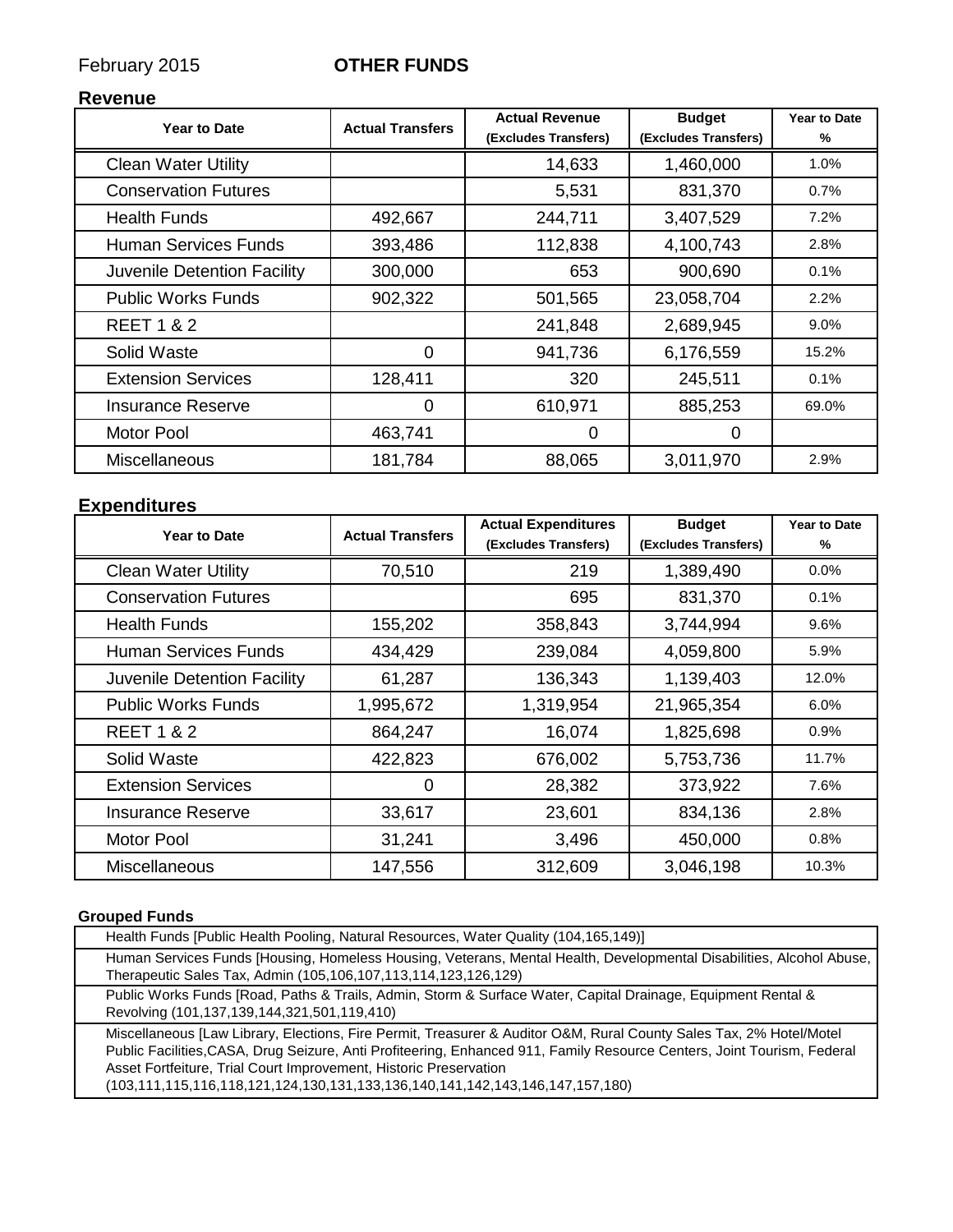|                                                       |                |               | <b>Report Date: 02/28/2015</b> |                |                       |
|-------------------------------------------------------|----------------|---------------|--------------------------------|----------------|-----------------------|
| <b>Group - Description</b>                            | <b>Budget</b>  | <b>Actual</b> | <b>Encumbrance</b>             | <b>Balance</b> | Percent<br><b>YTD</b> |
| Dept: 11 PUBLIC WORKS                                 |                |               |                                |                |                       |
| <b>Revenue</b>                                        |                |               |                                |                |                       |
| 34 CHARGES FOR GOODS & SERVICES                       | 20,826.00      | 1,550.52      | 0.00                           | 19,275.48      | 7.44                  |
| <b>36 MISCELLANEOUS REVENUES</b>                      | 5,600.00       | 0.00          | 0.00                           | 5,600.00       | 0.00                  |
| 39 OTHER FINANCING SOURCES                            | 283,947.00     | 283,947.00    | 0.00                           | 0.00           | 100.00                |
| <b>Revenue Total:</b>                                 | 310,373.00     | 285,497.52    | 0.00                           | 24,875.48      | 91.98                 |
| <b>Expenditures</b>                                   |                |               |                                |                |                       |
| 10 SALARIES                                           | 163,487.00     | 17,446.45     | 0.00                           | 146,040.55     | 10.67                 |
| 15 BENEFITS                                           | 85,964.00      | 8,456.54      | 0.00                           | 77,507.46      | 9.83                  |
| 20 MAINTENANCE & OPERATIONS                           | 58,882.00      | 7,317.76      | 0.00                           | 51,564.24      | 12.42                 |
| <b>30 INTERGOVERNMENT</b>                             | 1,040.00       | 0.00          | 0.00                           | 1,040.00       | 0.00                  |
| 50 INTERDEPT & TRANSFERS                              | 1,000.00       | 0.00          | 0.00                           | 1,000.00       | 0.00                  |
| <b>Expenditure Total:</b>                             | 310,373.00     | 33,220.75     | 0.00                           | 277,152.25     | 10.70                 |
| <b>Dept Total:</b>                                    | 0.00           | 252,276.77    | 0.00                           | (252, 276.77)  |                       |
| <b>Dept: 13 HUMAN SERVICES</b><br><b>Expenditures</b> |                |               |                                |                |                       |
| 20 MAINTENANCE & OPERATIONS                           | 152,435.00     | 0.00          | 0.00                           | 152,435.00     | 0.00                  |
| 50 INTERDEPT & TRANSFERS                              | 6,010.00       | 6,010.00      | 0.00                           | 0.00           | 100.00                |
| <b>Expenditure Total:</b>                             | 158,445.00     | 6,010.00      | 0.00                           | 152,435.00     | 3.79                  |
| <b>Dept Total:</b>                                    | (158, 445.00)  | (6,010.00)    | 0.00                           | (152, 435.00)  |                       |
| Dept: 20 ASSESSOR<br><b>Revenue</b>                   |                |               |                                |                |                       |
| 34 CHARGES FOR GOODS & SERVICES                       | 21,375.00      | 2,423.30      | 0.00                           | 18,951.70      | 11.33                 |
| <b>Revenue Total:</b>                                 | 21,375.00      | 2,423.30      | 0.00                           | 18,951.70      | 11.33                 |
| <b>Expenditures</b>                                   |                |               |                                |                |                       |
| 10 SALARIES                                           | 738,883.00     | 70,275.72     | 0.00                           | 668,607.28     | 9.51                  |
| 15 BENEFITS                                           | 328,075.00     | 27,241.65     | 0.00                           | 300,833.35     | 8.30                  |
| 20 MAINTENANCE & OPERATIONS                           | 104,000.00     | 10,849.82     | 0.00                           | 93,150.18      | 10.43                 |
| <b>Expenditure Total:</b>                             | 1,170,958.00   | 108,367.19    | 0.00                           | 1,062,590.81   | 9.25                  |
| <b>Dept Total:</b>                                    | (1,149,583.00) | (105, 943.89) | 0.00                           | (1,043,639.11) |                       |
| Dept: 21 AUDITOR<br><b>Revenue</b>                    |                |               |                                |                |                       |
| 32 LICENSES & PERMITS                                 | 5,000.00       | 621.00        | 0.00                           | 4,379.00       | 12.42                 |
| 34 CHARGES FOR GOODS & SERVICES                       | 552,361.00     | 85,837.06     | 0.00                           | 466,523.94     | 15.54                 |
| <b>36 MISCELLANEOUS REVENUES</b>                      | 1,100.00       | (181.23)      | 0.00                           | 1,281.23       | $-16.47$              |
| <b>Revenue Total:</b>                                 | 558,461.00     | 86,276.83     | 0.00                           | 472,184.17     | 15.44                 |
| <b>Expenditures</b>                                   |                |               |                                |                |                       |
| 10 SALARIES                                           | 574,578.00     | 51,704.54     | 0.00                           | 522,873.46     | 9.00                  |
| 15 BENEFITS                                           | 239,812.00     | 20,106.47     | 0.00                           | 219,705.53     | 8.38                  |
| 20 MAINTENANCE & OPERATIONS                           | 76,152.00      | 9,047.40      | 0.00                           | 67,104.60      | 11.88                 |
| <b>Expenditure Total:</b>                             | 890,542.00     | 80,858.41     | 0.00                           | 809,683.59     | 9.07                  |
| <b>Dept Total:</b>                                    | (332,081.00)   | 5,418.42      | 0.00                           | (337, 499.42)  |                       |
|                                                       |                |               |                                |                |                       |

#### **Dept: 24 CLERK Revenue**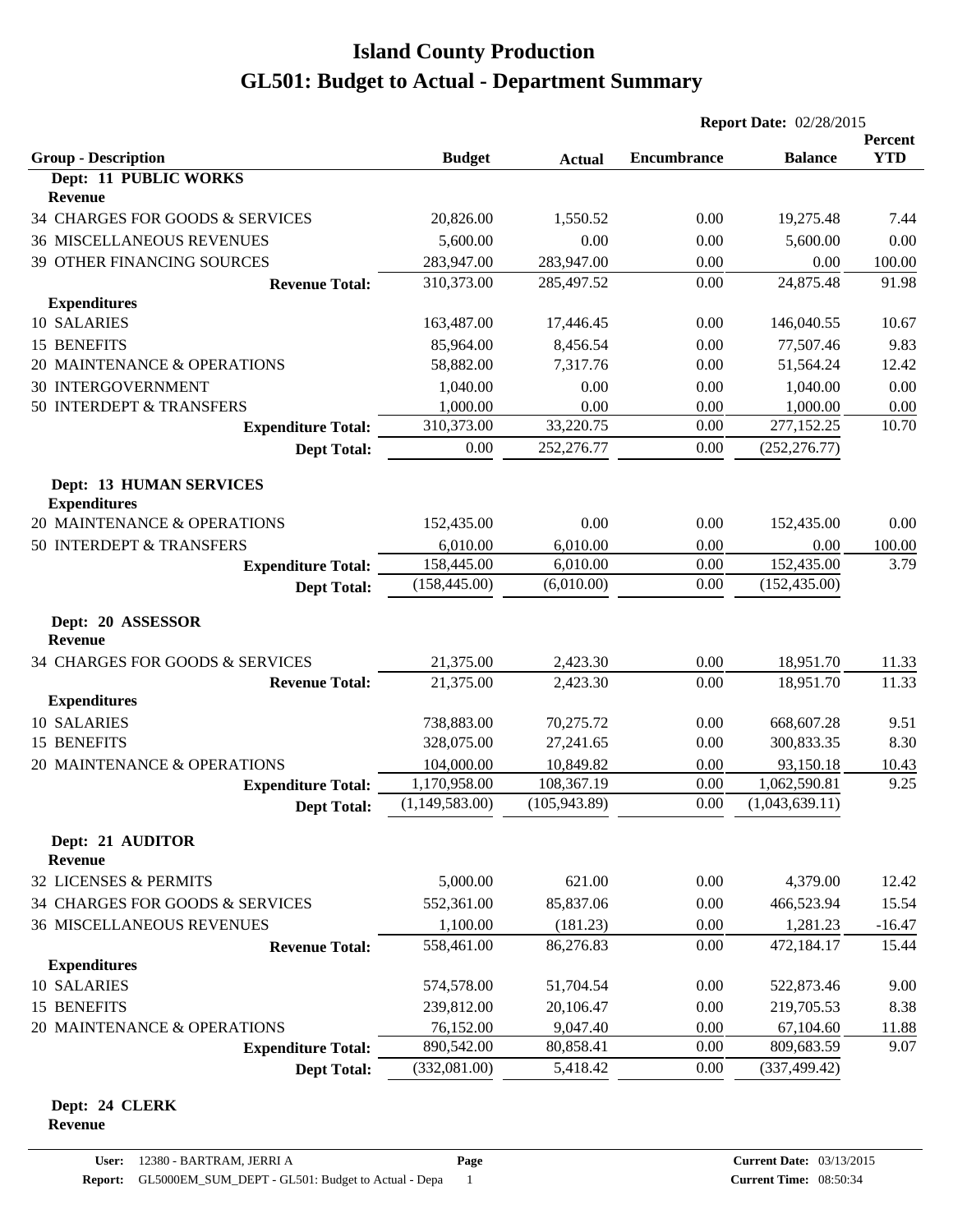|                                                         |                |               |                    | <b>Report Date: 02/28/2015</b>  |                              |  |
|---------------------------------------------------------|----------------|---------------|--------------------|---------------------------------|------------------------------|--|
| <b>Group - Description</b>                              | <b>Budget</b>  | <b>Actual</b> | <b>Encumbrance</b> | <b>Balance</b>                  | <b>Percent</b><br><b>YTD</b> |  |
| 33 INTERGOVERMENTAL REVENUES                            | 55,100.00      | 3,105.00      | 0.00               | 51,995.00                       | 5.63                         |  |
| 34 CHARGES FOR GOODS & SERVICES                         | 262,000.00     | 39,727.59     | 0.00               | 222,272.41                      | 15.16                        |  |
| <b>35 FINES &amp; PENALTIES</b>                         | 85,900.00      | 12,949.20     | 0.00               | 72,950.80                       | 15.07                        |  |
| <b>36 MISCELLANEOUS REVENUES</b>                        | 12,000.00      | 1,847.82      | 0.00               | 10,152.18                       | 15.39                        |  |
| 39 OTHER FINANCING SOURCES                              | 9,000.00       | 9,000.00      | 0.00               | 0.00                            | 100.00                       |  |
| <b>Revenue Total:</b>                                   | 424,000.00     | 66,629.61     | 0.00               | 357,370.39                      | 15.71                        |  |
| <b>Expenditures</b>                                     |                |               |                    |                                 |                              |  |
| 10 SALARIES                                             | 364,216.00     | 36,617.91     | 0.00               | 327,598.09                      | 10.05                        |  |
| 15 BENEFITS                                             | 114,020.00     | 11,894.85     | 0.00               | 102,125.15                      | 10.43                        |  |
| 20 MAINTENANCE & OPERATIONS                             | 39,000.00      | 1,098.04      | 0.00               | 37,901.96                       | 2.81                         |  |
| <b>Expenditure Total:</b>                               | 517,236.00     | 49,610.80     | 0.00               | 467,625.20                      | 9.59                         |  |
| <b>Dept Total:</b>                                      | (93, 236.00)   | 17,018.81     | 0.00               | (110, 254.81)                   |                              |  |
| Dept: 25 COMMISSIONERS<br><b>Expenditures</b>           |                |               |                    |                                 |                              |  |
| 10 SALARIES                                             | 415,843.00     | 43,919.02     | 0.00               | 371,923.98                      | 10.56                        |  |
| 15 BENEFITS                                             | 167,848.00     | 13,331.50     | 0.00               | 154,516.50                      | 7.94                         |  |
| 20 MAINTENANCE & OPERATIONS                             | 58,300.00      | 3,035.71      | 0.00               | 55,264.29                       | 5.20                         |  |
| <b>Expenditure Total:</b>                               | 641,991.00     | 60,286.23     | 0.00               | 581,704.77                      | 9.39                         |  |
| <b>Dept Total:</b>                                      | (641,991.00)   | (60, 286.23)  | 0.00               | (581, 704.77)                   |                              |  |
| <b>Dept: 26 CENTRAL SERVICES</b><br><b>Expenditures</b> |                |               |                    |                                 |                              |  |
| 10 SALARIES                                             | 522,880.00     | 39,265.79     | 0.00               | 483,614.21                      | 7.50                         |  |
| 15 BENEFITS                                             | 262,165.00     | 18,091.76     | 0.00               | 244,073.24                      | 6.90                         |  |
| 20 MAINTENANCE & OPERATIONS                             | 640,835.00     | 48,440.60     | 0.00               | 592,394.40                      | 7.55                         |  |
| <b>40 CAPITAL</b>                                       | 367,200.00     | 50,097.14     | 0.00               | 317,102.86                      | 13.64                        |  |
| 50 INTERDEPT & TRANSFERS                                | 71,610.00      | 0.00          | 0.00               | 71,610.00                       | 0.00                         |  |
| <b>Expenditure Total:</b>                               | 1,864,690.00   | 155,895.29    | 0.00               | 1,708,794.71                    | 8.36                         |  |
| <b>Dept Total:</b>                                      | (1,864,690.00) | (155, 895.29) | 0.00               | (1,708,794.71)                  |                              |  |
| Dept: 27 CORONER<br><b>Revenue</b>                      |                |               |                    |                                 |                              |  |
| 33 INTERGOVERMENTAL REVENUES                            | 20,000.00      | 0.00          | 0.00               | 20,000.00                       | 0.00                         |  |
| <b>Revenue Total:</b><br><b>Expenditures</b>            | 20,000.00      | 0.00          | 0.00               | 20,000.00                       | 0.00                         |  |
| <b>10 SALARIES</b>                                      | 117,335.00     | 12,273.20     | 0.00               | 105,061.80                      | 10.45                        |  |
| 15 BENEFITS                                             | 54,781.00      | 5,160.34      | 0.00               | 49,620.66                       | 9.41                         |  |
| 20 MAINTENANCE & OPERATIONS                             | 102,000.00     | 6,485.00      | 0.00               | 95,515.00                       | 6.35                         |  |
| <b>Expenditure Total:</b>                               | 274,116.00     | 23,918.54     | 0.00               | 250,197.46                      | 8.72                         |  |
| <b>Dept Total:</b>                                      | (254, 116.00)  | (23,918.54)   | 0.00               | (230, 197.46)                   |                              |  |
| Dept: 28 FACILITIES MANAGEMENT<br><b>Revenue</b>        |                |               |                    |                                 |                              |  |
| 34 CHARGES FOR GOODS & SERVICES                         | 75,720.00      | 15,128.10     | 0.00               | 60,591.90                       | 19.97                        |  |
| 39 OTHER FINANCING SOURCES                              | 48,500.00      | 48,500.00     | 0.00               | 0.00                            | 100.00                       |  |
| <b>Revenue Total:</b>                                   | 124,220.00     | 63,628.10     | 0.00               | 60,591.90                       | 51.22                        |  |
| <b>Expenditures</b>                                     |                |               |                    |                                 |                              |  |
| 12380 - BARTRAM, JERRI A<br>User:                       | Page           |               |                    | <b>Current Date: 03/13/2015</b> |                              |  |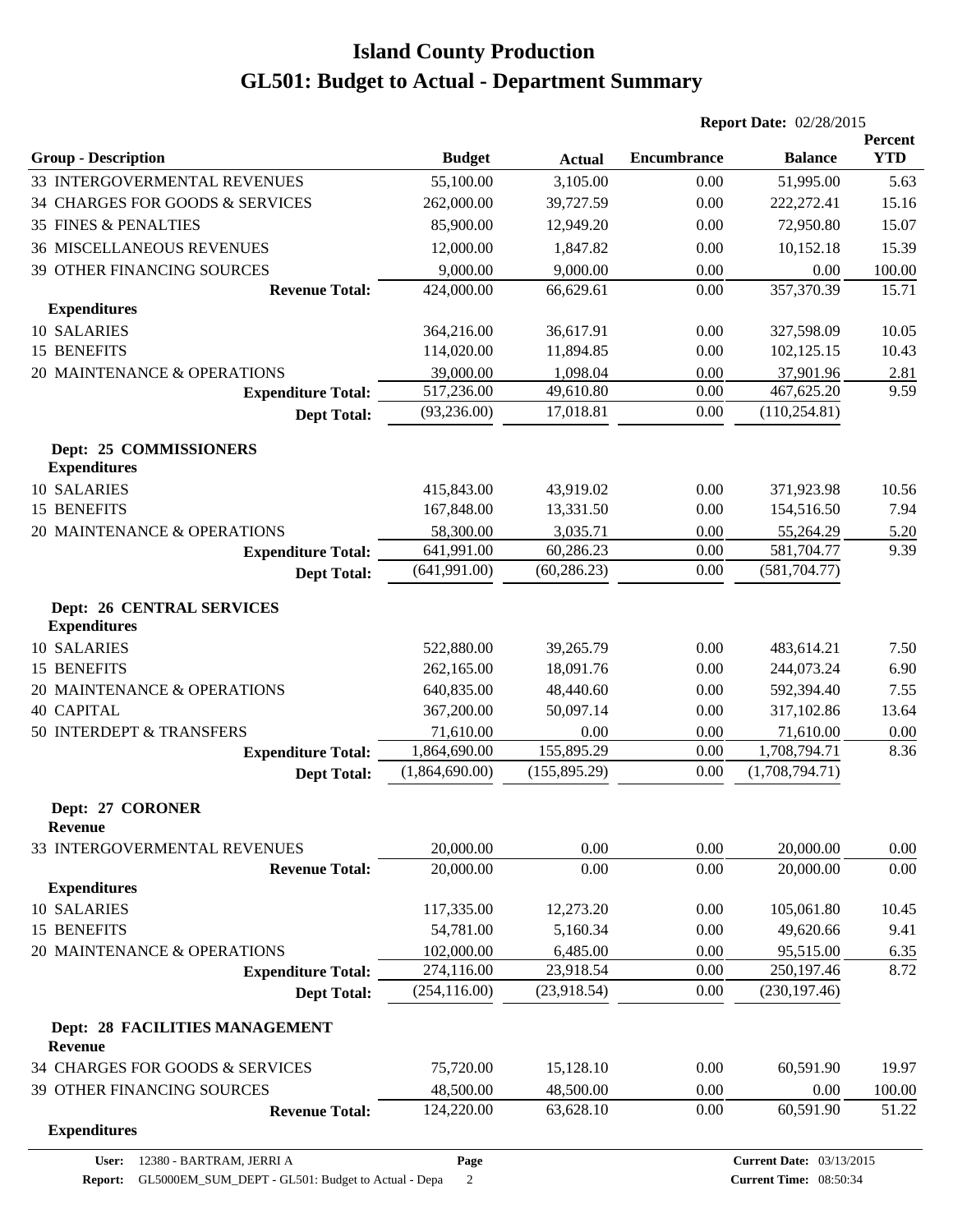|                                                 |                            |                         |                    | <b>Report Date: 02/28/2015</b> |                |
|-------------------------------------------------|----------------------------|-------------------------|--------------------|--------------------------------|----------------|
|                                                 |                            |                         |                    |                                | Percent        |
| <b>Group - Description</b>                      | <b>Budget</b>              | <b>Actual</b>           | <b>Encumbrance</b> | <b>Balance</b>                 | <b>YTD</b>     |
| 10 SALARIES                                     | 500,984.00                 | 46,207.20               | 0.00               | 454,776.80                     | 9.22           |
| 15 BENEFITS                                     | 252,643.00                 | 18,086.44               | 0.00               | 234,556.56                     | 7.15           |
| 20 MAINTENANCE & OPERATIONS                     | 465,350.00<br>1,218,977.00 | 68,564.75<br>132,858.39 | 0.00<br>0.00       | 396,785.25<br>1,086,118.61     | 14.73<br>10.89 |
| <b>Expenditure Total:</b>                       | (1,094,757.00)             | (69, 230.29)            | 0.00               | (1,025,526.71)                 |                |
| <b>Dept Total:</b>                              |                            |                         |                    |                                |                |
| Dept: 29 DISTRICT COURT<br><b>Revenue</b>       |                            |                         |                    |                                |                |
| 33 INTERGOVERMENTAL REVENUES                    | 298,000.00                 | 72,041.51               | 0.00               | 225,958.49                     | 24.17          |
| 34 CHARGES FOR GOODS & SERVICES                 | 211,500.00                 | 36,407.16               | 0.00               | 175,092.84                     | 17.21          |
| <b>35 FINES &amp; PENALTIES</b>                 | 485,200.00                 | 75,494.51               | 0.00               | 409,705.49                     | 15.55          |
| <b>36 MISCELLANEOUS REVENUES</b>                | 26,200.00                  | 4,516.74                | 0.00               | 21,683.26                      | 17.23          |
| 39 OTHER FINANCING SOURCES                      | 50,000.00                  | 50,000.00               | 0.00               | 0.00                           | 100.00         |
| <b>Revenue Total:</b>                           | 1,070,900.00               | 238,459.92              | 0.00               | 832,440.08                     | 22.26          |
| <b>Expenditures</b>                             |                            |                         |                    |                                |                |
| 10 SALARIES                                     | 725,044.00                 | 72,958.20               | 0.00               | 652,085.80                     | 10.06          |
| 15 BENEFITS                                     | 321,030.00                 | 32,006.60               | 0.00               | 289,023.40                     | 9.96           |
| 20 MAINTENANCE & OPERATIONS                     | 141,010.00                 | 11,590.90               | 0.00               | 129,419.10                     | 8.21           |
| <b>Expenditure Total:</b>                       | 1,187,084.00               | 116,555.70              | 0.00               | 1,070,528.30                   | 9.81           |
| <b>Dept Total:</b>                              | (116, 184.00)              | 121,904.22              | 0.00               | (238, 088.22)                  |                |
| Dept: 36 MISCELLANEOUS<br><b>Revenue</b>        |                            |                         |                    |                                |                |
| 34 CHARGES FOR GOODS & SERVICES                 | 0.00                       | 0.00                    | 0.00               | 0.00                           | 0.00           |
| <b>Revenue Total:</b>                           | 0.00                       | 0.00                    | 0.00               | 0.00                           | 0.00           |
| <b>Expenditures</b>                             |                            |                         |                    |                                |                |
| 10 SALARIES                                     | 10,669.00                  | 1,107.43                | 0.00               | 9,561.57                       | 10.37          |
| 15 BENEFITS                                     | 49,113.00                  | 7,697.08                | 0.00               | 41,415.92                      | 15.67          |
| 20 MAINTENANCE & OPERATIONS                     | 123,320.00                 | 18,612.33               | 0.00               | 104,707.67                     | 15.09          |
| 30 INTERGOVERNMENT                              | 62,677.00                  | 37,882.75               | 0.00               | 24,794.25                      | 60.44          |
| <b>Expenditure Total:</b>                       | 245,779.00                 | 65,299.59               | 0.00               | 180,479.41                     | 26.56          |
| <b>Dept Total:</b>                              | (245,779.00)               | (65, 299.59)            | 0.00               | (180, 479.41)                  |                |
| Dept: 39 PROSECUTING ATTORNEY<br><b>Revenue</b> |                            |                         |                    |                                |                |
| 33 INTERGOVERMENTAL REVENUES                    | 227,733.00                 | 16,276.43               | 0.00               | 211,456.57                     | 7.14           |
| 34 CHARGES FOR GOODS & SERVICES                 | 25,500.00                  | 5,225.31                | 0.00               | 20,274.69                      | 20.49          |
| <b>35 FINES &amp; PENALTIES</b>                 | 400.00                     | 346.70                  | 0.00               | 53.30                          | 86.67          |
| 39 OTHER FINANCING SOURCES                      | 13,000.00                  | 13,000.00               | 0.00               | 0.00                           | 100.00         |
| <b>Revenue Total:</b>                           | 266,633.00                 | 34,848.44               | 0.00               | 231,784.56                     | 13.06          |
| <b>Expenditures</b>                             |                            |                         |                    |                                |                |
| 10 SALARIES                                     | 1,023,341.00               | 106,089.83              | 0.00               | 917,251.17                     | 10.36          |
| 15 BENEFITS                                     | 417,729.00                 | 40,483.26               | 0.00               | 377, 245.74                    | 9.69           |
| 20 MAINTENANCE & OPERATIONS                     | 110,466.00                 | 8,756.17                | 0.00               | 101,709.83                     | 7.92           |
| <b>Expenditure Total:</b>                       | 1,551,536.00               | 155,329.26              | 0.00               | 1,396,206.74                   | 10.01          |
| <b>Dept Total:</b>                              | (1,284,903.00)             | (120, 480.82)           | 0.00               | (1,164,422.18)                 |                |

#### **Dept: 40 SHERIFF**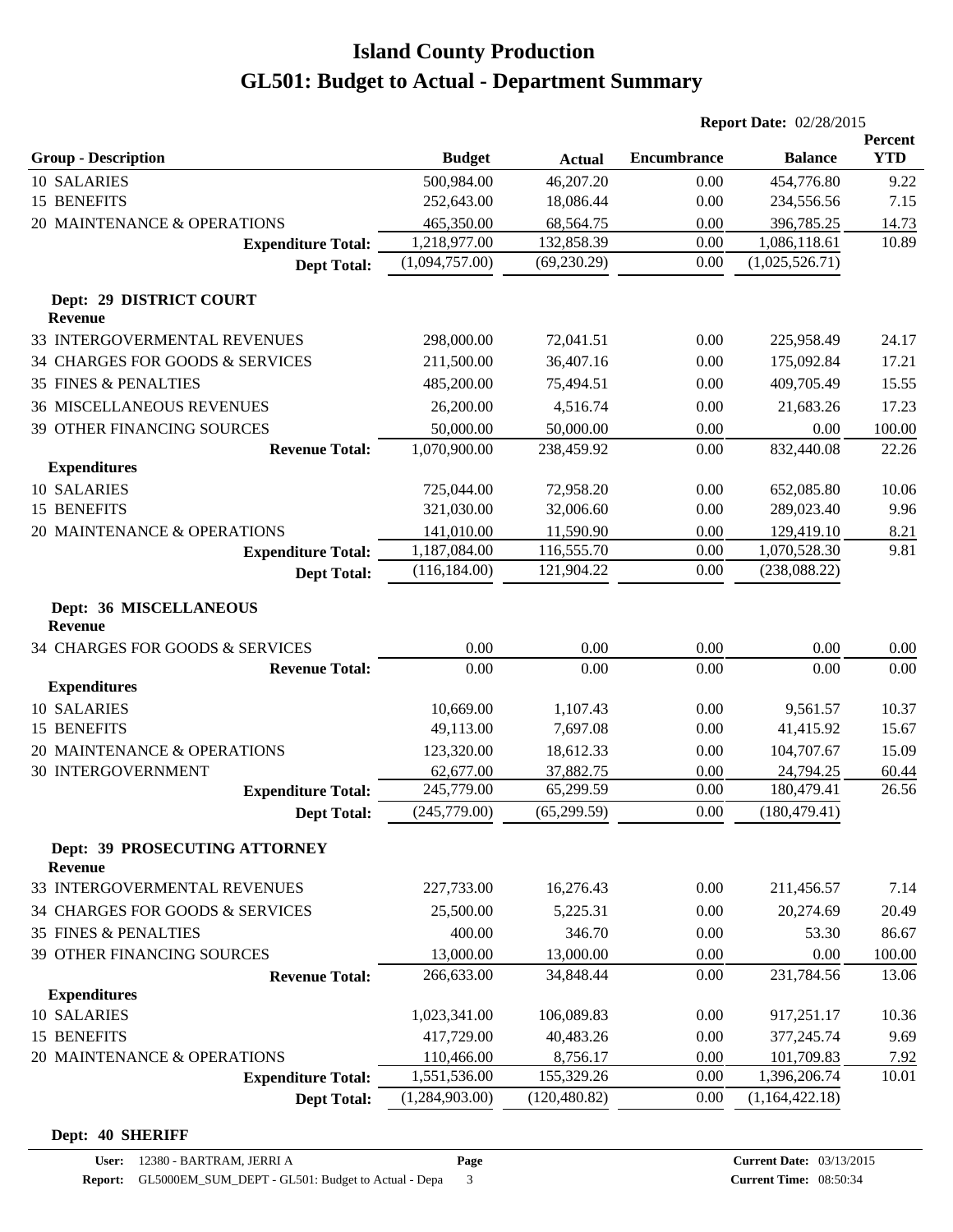|                                              |                |               | <b>Report Date: 02/28/2015</b> |                |            |
|----------------------------------------------|----------------|---------------|--------------------------------|----------------|------------|
|                                              |                |               |                                |                | Percent    |
| <b>Group - Description</b>                   | <b>Budget</b>  | <b>Actual</b> | <b>Encumbrance</b>             | <b>Balance</b> | <b>YTD</b> |
| <b>Revenue</b>                               |                |               |                                |                |            |
| 32 LICENSES & PERMITS                        | 40,400.00      | 7,119.36      | 0.00                           | 33,280.64      | 17.62      |
| 33 INTERGOVERMENTAL REVENUES                 | 616,978.00     | 110,709.89    | 0.00                           | 506,268.11     | 17.94      |
| 34 CHARGES FOR GOODS & SERVICES              | 43,600.00      | 6,962.08      | 0.00                           | 36,637.92      | 15.96      |
| <b>35 FINES &amp; PENALTIES</b>              | 250.00         | 1,920.08      | 0.00                           | (1,670.08)     | 768.03     |
| <b>36 MISCELLANEOUS REVENUES</b>             | 10,000.00      | 436.67        | 0.00                           | 9,563.33       | 4.36       |
| <b>38 NONREVENUES</b>                        | 0.00           | 1,015.57      | 0.00                           | (1,015.57)     | 0.00       |
| 39 OTHER FINANCING SOURCES                   | 725,000.00     | 725,000.00    | 0.00                           | 0.00           | 100.00     |
| <b>Revenue Total:</b>                        | 1,436,228.00   | 853,163.65    | 0.00                           | 583,064.35     | 59.40      |
| <b>Expenditures</b>                          |                |               |                                |                |            |
| 10 SALARIES                                  | 4,468,401.00   | 505,403.44    | 0.00                           | 3,962,997.56   | 11.31      |
| 15 BENEFITS                                  | 1,822,693.00   | 168,862.06    | 0.00                           | 1,653,830.94   | 9.26       |
| 20 MAINTENANCE & OPERATIONS                  | 912,818.00     | 91,780.75     | 0.00                           | 821,037.25     | 10.05      |
| <b>30 INTERGOVERNMENT</b>                    | 585,000.00     | 152,752.45    | 0.00                           | 432,247.55     | 26.11      |
| <b>40 CAPITAL</b>                            | 41,623.00      | 0.00          | 0.00                           | 41,623.00      | 0.00       |
| 50 INTERDEPT & TRANSFERS                     | 62,900.00      | 0.00          | 0.00                           | 62,900.00      | 0.00       |
| <b>Expenditure Total:</b>                    | 7,893,435.00   | 918,798.70    | 0.00                           | 6,974,636.30   | 11.64      |
| <b>Dept Total:</b>                           | (6,457,207.00) | (65, 635.05)  | 0.00                           | (6,391,571.95) |            |
|                                              |                |               |                                |                |            |
| Dept: 41 SUPERIOR COURT<br><b>Revenue</b>    |                |               |                                |                |            |
| 30 USE OF FUND BALANCE/RESERVES              | 8,500.00       | 0.00          | 0.00                           | 8,500.00       | 0.00       |
| 32 LICENSES & PERMITS                        | 15,000.00      | 1,587.00      | 0.00                           | 13,413.00      | 10.58      |
| 33 INTERGOVERMENTAL REVENUES                 | 284,575.00     | 9,553.19      | 0.00                           | 275,021.81     | 3.35       |
| 34 CHARGES FOR GOODS & SERVICES              | 18,000.00      | 3,135.45      | 0.00                           | 14,864.55      | 17.41      |
| <b>36 MISCELLANEOUS REVENUES</b>             | 0.00           | 154.50        | 0.00                           | (154.50)       | 0.00       |
| <b>Revenue Total:</b>                        | 326,075.00     | 14,430.14     | 0.00                           | 311,644.86     | 4.42       |
| <b>Expenditures</b>                          |                |               |                                |                |            |
| 10 SALARIES                                  | 820,640.00     | 84,780.51     | 0.00                           | 735,859.49     | 10.33      |
| 15 BENEFITS                                  | 213,597.00     | 20,663.53     | 0.00                           | 192,933.47     | 9.67       |
| 20 MAINTENANCE & OPERATIONS                  | 156,639.00     | 31,238.79     | 0.00                           | 125,400.21     | 19.94      |
| 50 INTERDEPT & TRANSFERS                     | 300,000.00     | 300,000.00    | 0.00                           | 0.00           | 100.00     |
| <b>Expenditure Total:</b>                    | 1,490,876.00   | 436,682.83    | 0.00                           | 1,054,193.17   | 29.29      |
| <b>Dept Total:</b>                           | (1,164,801.00) | (422, 252.69) | 0.00                           | (742, 548.31)  |            |
|                                              |                |               |                                |                |            |
| <b>Dept: 42 TREASURER</b><br>Revenue         |                |               |                                |                |            |
| 31 TAXES                                     |                |               | 0.00                           | 76,039.50      |            |
|                                              | 91,000.00      | 14,960.50     |                                |                | 16.44      |
| 34 CHARGES FOR GOODS & SERVICES              | 6,030.00       | 363.78        | 0.00                           | 5,666.22       | 6.03       |
| 36 MISCELLANEOUS REVENUES                    | 552,000.00     | 49,994.92     | 0.00                           | 502,005.08     | 9.05       |
| <b>Revenue Total:</b><br><b>Expenditures</b> | 649,030.00     | 65,319.20     | 0.00                           | 583,710.80     | 10.06      |
| 10 SALARIES                                  | 406,818.00     | 36,681.99     | 0.00                           | 370,136.01     | 9.01       |
| 15 BENEFITS                                  | 158,855.00     | 14,286.16     | 0.00                           | 144,568.84     | 8.99       |
| 20 MAINTENANCE & OPERATIONS                  | 66,775.00      | 18,868.97     | 0.00                           | 47,906.03      | 28.25      |
| <b>40 CAPITAL</b>                            | 1,500.00       | 0.00          | 0.00                           | 1,500.00       | 0.00       |
| <b>60 DEBT SERVICE</b>                       | 5,000.00       | 657.35        | 0.00                           | 4,342.65       | 13.14      |
|                                              |                |               |                                |                |            |

**Page**

**Report:** GL5000EM\_SUM\_DEPT - GL501: Budget to Actual - Depa 4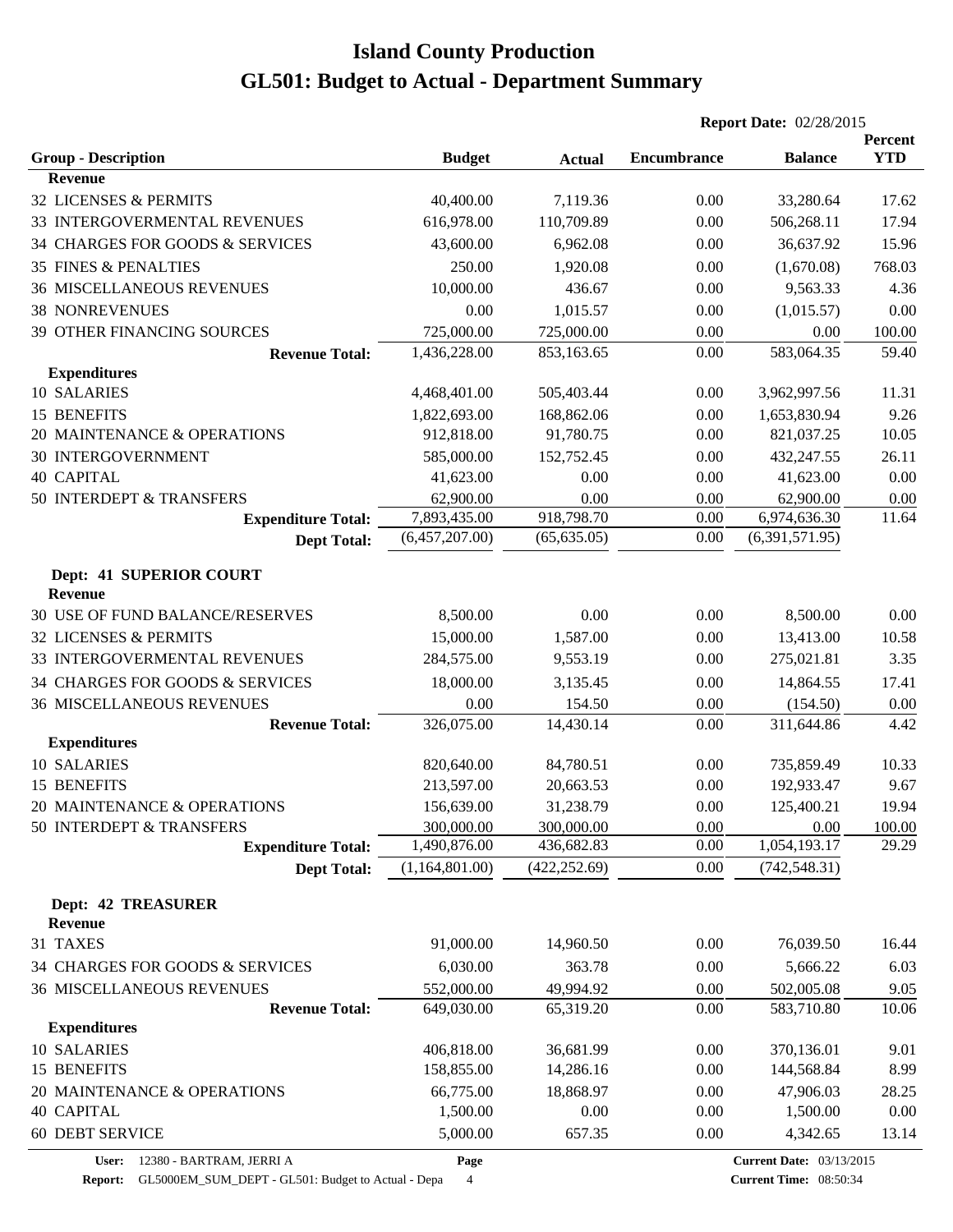|                                                   |                         |               | <b>Report Date: 02/28/2015</b> |                |               |
|---------------------------------------------------|-------------------------|---------------|--------------------------------|----------------|---------------|
|                                                   |                         |               |                                |                | Percent       |
| <b>Group - Description</b>                        | <b>Budget</b>           | <b>Actual</b> | <b>Encumbrance</b>             | <b>Balance</b> | <b>YTD</b>    |
| <b>Expenditure Total:</b>                         | 638,948.00<br>10,082.00 | 70,494.47     | 0.00<br>0.00                   | 568,453.53     | 11.03         |
| <b>Dept Total:</b>                                |                         | (5, 175.27)   |                                | 15,257.27      |               |
| Dept: 47 BUDGET                                   |                         |               |                                |                |               |
| <b>Expenditures</b>                               |                         |               |                                |                |               |
| 10 SALARIES                                       | 49,600.00               | 5,148.11      | 0.00                           | 44,451.89      | 10.37         |
| 15 BENEFITS                                       | 13,936.00               | 1,362.84      | 0.00                           | 12,573.16      | 9.77          |
| 20 MAINTENANCE & OPERATIONS                       | 5,150.00                | 167.50        | 0.00                           | 4,982.50       | 3.25          |
| <b>Expenditure Total:</b>                         | 68,686.00               | 6,678.45      | 0.00                           | 62,007.55      | 9.72          |
| <b>Dept Total:</b>                                | (68, 686.00)            | (6,678.45)    | 0.00                           | (62,007.55)    |               |
| Dept: 48 EMERGENCY MANAGEMENT<br><b>Revenue</b>   |                         |               |                                |                |               |
| 33 INTERGOVERMENTAL REVENUES                      | 122,500.00              | 0.00          | 0.00                           | 122,500.00     | 0.00          |
| <b>Revenue Total:</b>                             | 122,500.00              | 0.00          | 0.00                           | 122,500.00     | 0.00          |
| <b>Expenditures</b>                               |                         |               |                                |                |               |
| 10 SALARIES                                       | 59,544.00               | 6,064.29      | 0.00                           | 53,479.71      | 10.18         |
| 15 BENEFITS                                       | 14,091.00               | 1,285.80      | 0.00                           | 12,805.20      | 9.12          |
| 20 MAINTENANCE & OPERATIONS                       | 134,930.00              | 2,780.18      | 0.00                           | 132,149.82     | 2.06          |
| <b>Expenditure Total:</b>                         | 208,565.00              | 10,130.27     | 0.00                           | 198,434.73     | 4.85          |
| <b>Dept Total:</b>                                | (86,065.00)             | (10, 130.27)  | 0.00                           | (75, 934.73)   |               |
|                                                   |                         |               |                                |                |               |
| Dept: 53 PLANNING<br><b>Revenue</b>               |                         |               |                                |                |               |
| 32 LICENSES & PERMITS                             | 1,208,750.00            | 147,193.41    | 0.00                           | 1,061,556.59   | 12.17         |
| 33 INTERGOVERMENTAL REVENUES                      | 190,400.00              | 0.00          | 0.00                           | 190,400.00     | 0.00          |
| 34 CHARGES FOR GOODS & SERVICES                   | 588,715.00              | 70,191.22     | 0.00                           | 518,523.78     | 11.92         |
| <b>36 MISCELLANEOUS REVENUES</b>                  | 300.00                  | 61.97         | 0.00                           | 238.03         | 20.65         |
| 39 OTHER FINANCING SOURCES                        | 67,000.00               | 67,000.00     | 0.00                           | 0.00           | 100.00        |
| <b>Revenue Total:</b>                             | 2,055,165.00            | 284,446.60    | 0.00                           | 1,770,718.40   | 13.84         |
| <b>Expenditures</b>                               |                         |               |                                |                |               |
| 10 SALARIES                                       | 1,175,723.00            | 110,819.55    | 0.00                           | 1,064,903.45   | 9.42          |
| 15 BENEFITS                                       | 523,903.00              | 45,044.28     | 0.00                           | 478,858.72     | 8.59          |
| 20 MAINTENANCE & OPERATIONS                       | 265,039.00              | 5,856.43      | 0.00                           | 259,182.57     | 2.20          |
| <b>Expenditure Total:</b>                         | 1,964,665.00            | 161,720.26    | 0.00                           | 1,802,944.74   | 8.23          |
| <b>Dept Total:</b>                                | 90,500.00               | 122,726.34    | 0.00                           | (32, 226.34)   |               |
| Dept: 54 GENERAL SERVICES ADMIN<br><b>Revenue</b> |                         |               |                                |                |               |
| 32 LICENSES & PERMITS                             | 18,200.00               | 5,734.00      | 0.00                           | 12,466.00      | 31.50         |
| 33 INTERGOVERMENTAL REVENUES                      | 53,876.00               | 54,349.00     | 0.00                           | (473.00)       | 100.87        |
| 34 CHARGES FOR GOODS & SERVICES                   | 32,568.00               | 5,416.90      | 0.00                           | 27,151.10      | 16.63         |
| 35 FINES & PENALTIES                              | 1,000.00                | 0.00          | 0.00                           | 1,000.00       | 0.00          |
| <b>36 MISCELLANEOUS REVENUES</b>                  | 4,017.00                | 375.00        | 0.00                           | 3,642.00       |               |
| <b>Revenue Total:</b>                             | 109,661.00              | 65,874.90     | 0.00                           | 43,786.10      | 9.33<br>60.07 |
| <b>Expenditures</b>                               |                         |               |                                |                |               |
| 10 SALARIES                                       | 121,310.00              | 10,732.64     | 0.00                           | 110,577.36     | 8.84          |
| 15 BENEFITS                                       | 33,735.00               | 2,952.48      | 0.00                           | 30,782.52      | 8.75          |
|                                                   |                         |               |                                |                |               |

**Report:** GL5000EM\_SUM\_DEPT - GL501: Budget to Actual - Depa 5

**Page**